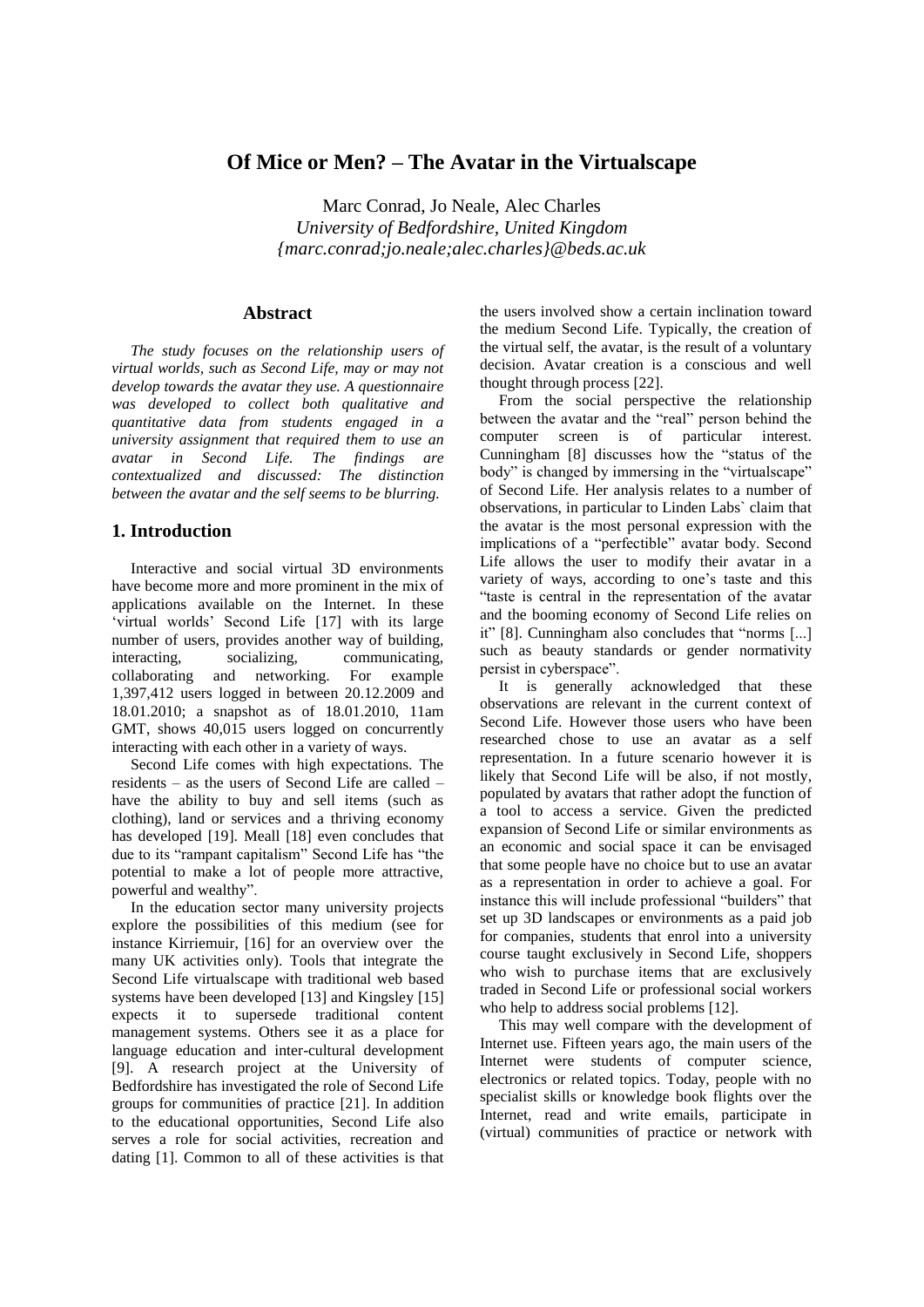professional colleagues via Facebook and other software tools.

In our study we investigate the relationship between people and their avatars in a situation where the avatar serves as a "device" to achieve a certain goal. In the same way that a computer mouse eases the navigation on a two-dimensional screen, the avatar may well perceived as merely a navigation tool for the 3-dimensional virtualscape of Second Life. However the "humanoid" features of the avatar in this three dimensional world might indeed represent a "reflection of self" as described in Cunningham's paper [8].

In 2008/09 there were more than 800 students enrolled in a University of Bedfordshire unit on Professional Project Management, drawn from ten different MSc Computing programmes. In this unit Second Life plays an integral role in teaching and assessment. For those students the Second Life avatar is a tool; a means to achieve the goals set by a university assignment, where the emphasis is on building a showcase using project management methodology [7]. This situation was considered ideal to explore the issues discussed above.

# **2. Avatar and Identity**

Sébastien Genvo [11], in an essay on digital play, suggests that the video game player may be "engrossed in his game although he knows that after all it is only a game". King and Krzywinska [14] argue that immersion in a virtual world would only result in the assumption of the subjectivity of a character within that world if that virtual reality were to become as convincingly naturalistic as the external lifeworld. One is reminded of Walter Benjamin's distinction between a critical immersion within culture and an uncritical absorption of culture [6].

These notions of the integrity of identity in the face of cultural or virtual immersion require, however, the existence of an a priori subjectivity – founded upon the romantic notion of an essence of selfhood – or upon the prioritization of material experience as somehow more influential upon the propagation of subjectivity than digitally mediated experience (as though our physical interactions might for some reason mould our identities more forcefully than those hours spent in the virtual space of the electronic media).

There is, of course, no difference between material and virtual experience: it is just that we tend to use the word 'virtual' in depicting forms of experience mediated by more recently evolved technologies. We are defined by performance and play as much as by 'real life' activity – insofar as there is, of course, no difference between these phenomena, except one imposed by economically and ergonomically determined epistemologies. Jean-Paul Sartre, in Being and Nothingness, famously

describes the way that a waiter in a café plays at being a waiter: "All his behaviour seems to us a game" [20]. Sartre's point is that it is such play or pretence which defines identity: existence precedes essence, the parts we play define our subjectivity.

Slavoj Žižek [23] also notes that pretence, performance or play has always generated 'real' subjectivities. When immersed in performative activity (as we always are) our suspension of disbelief creates an identity for whom that belief is permanent and absolute:

*"This other subject who fully believes need not exist for the belief to be operative […] From the so-called 'weepers', women hired to cry at funerals in 'primitive' societies […] to the adoption of an avatar in cyberspace, the same sort of phenomenon is at work. When I construct a 'false' image of myself which stands for me in a virtual community in which I participate […] the emotions I feel and 'feign' as part of my onscreen persona are not simply false. Although what I experience as my 'true self' does not feel them, they are none the less in a sense 'true'".*

If there is no difference, then, between the ways in which material and digital experience construct subjectivity, should the notion of identity within the virtual realm in any way concern us? What is different, of course, about contemporary digital culture is its globally homogeneous nature, and (through the speed and seamlessness of its operation) the ease with which it disguises its ideological and economic construction. The virtual environment, like any mode of conventional realism, smoothes out the wrinkles in material reality, offering a realm whose continuity of logic makes more sense (and appears more realistic) than the incoherence of the material world. Its realism offers an immersion in the ultimate escapist fantasy – the fantasy of ontological logic.

John Fiske [10] wrote that conventional realism "reproduces reality in such a form as to make it understandable. It does this primarily by ensuring that all links and relationships between its elements are clear and logical, that the narrative follows the basic laws of cause and effect, and that every element is there for the purpose of helping to make sense." Reality of course lacks this seamless continuity: a cosy continuity which makes things so understandable that we do not make the effort to understand them.

Even if she were not lulled into critical complacency by the faultless logic of the virtual experience, its speed of operation barely allows its user time for such independent reflection. In their discussion of early film, Adorno and Horkheimer [2] argue that "sustained thought is out of the question if the spectator is not to miss the relentless rush of facts." The velocity of the virtual world leaves cinema standing.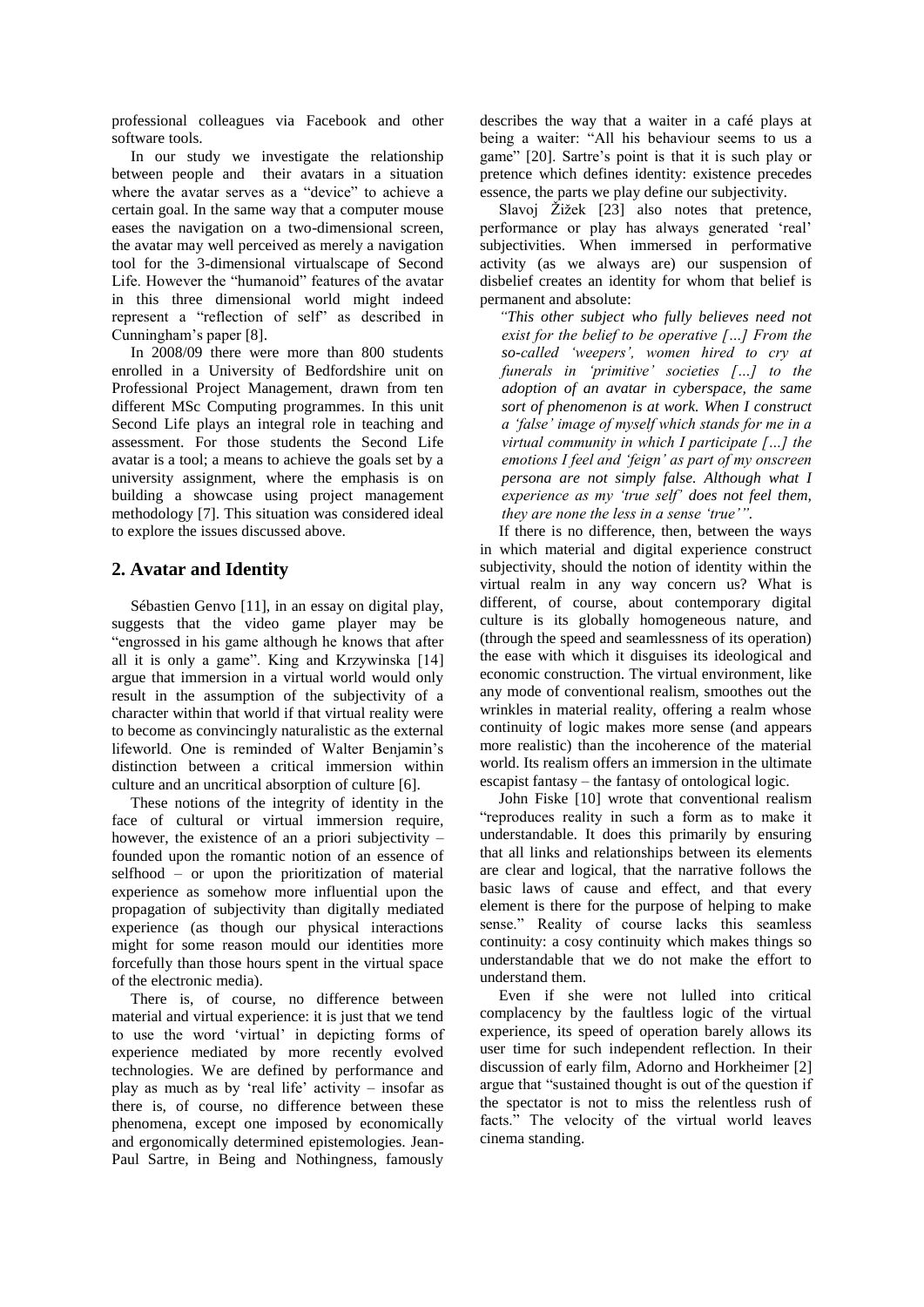Yet it is ultimately the transcultural uniformity and universality of the digital domain which most obviously suggests a paradigm shift in the mediation of identity. For the first time in human history, the cultural difference which gave that history its momentum appears to be in the process of being replaced by a single world view, a ubiquitous mode of mediation. It is not the 'virtuality' of digital culture so much as its globalization which underpins its potential to determine subjectivity. History as we knew it appears to be over, and we are entering what Baudrillard [4] called "a world so real, hyperreal, operational and programmed that it no longer has any need to be true. Or rather it is true, absolutely true, in the sense that nothing any longer stands opposed to it."

The homogeneity, seamlessnness, rationality and apparent safeness of the virtual environment are precisely the factors which may reduce its users' ability to resist its influences.

When we are, as Louis Althusser [3] might say, interpellated into the subjectivity of our chosen avatar, we tend not to notice the extent to which that avatar may have chosen us (insofar as our selection is anticipated and determined by the avatar's own design), and the impact that it may thereby have upon us.

When we consider the use of such commercial and ideologically westernizing products as Second Life within educational contexts, the issue of such influence upon the construction of identity becomes a crucial matter of pedagogical, ethical and epistemological concern.

## **3. Method**

This study was carried out in the context of an assignment in the unit Professional Project Management at the University of Bedfordshire that ran from February 2009 to June 2009. A total of 813 students were enrolled on the unit. The students had been allocated to project teams of about 16 members each. One task for each project team was the production of a Second Life 'showcase' (other tasks included the production of a wiki-page, research, and general project management). It was the decision of each individual team on how many of the team were allocated to the Second Life task in particular. In order to be able to build structures in Second Life students had to be enrolled into a specific group (that had been set up for this purpose only). Out of the total of the 813 students 283 requested (and received) enrolments into that group.

On signing up to Second Life, users are required to select one of twelve possible avatars, which they can then modify if they so choose. In order to explore the extent to which students 'identify with' and/or modify their avatars, we designed a six-page questionnaire consisting of 16 items. We asked for basic demographic information (gender, age, ethnicity) about the participant, and description of/modifications to their chosen avatars.



**Figure 1: The avatars users can choose at setup**

208 completed questionnaires were returned to the research team, giving a response rate of 73.5%.

#### **4. Results**

#### **4.1 Human or not human**

The mechanics of Second Life enable the Second Life resident to change their avatar into various forms. They can be human; fantasy figures such as fairies or vampires; animals like dogs, cats and tigers; robots and so on. We asked "Does your current SL avatar have human characteristics?" and subsequently "If your avatar is not human, what form does it take?" 175 of the 208 students (84.1%) answered 'yes' to the first question. 17 respondents (8.2%) answered with 'no' and 16 respondents (7.7%) left the answer blank. However of those who answered 'no' it would seem that at least some of them interpreted the question in a more metaphysical way. Five of those 17 students gave comments to the second question (which form does it take?) such as 'It's just an animated image and controlled by the user'. These responses are discussed further in the concluding section of this article. Only one student answered the second question as it was intended by the researcher, the response being "spirit, cloud". Even this might be a consequence of a software or network problems, as (at the time when this research was conducted) a 'cloud' was what the user would see of their avatar when the Second Life software client cannot determine the 'true' form because, for instance, of network or database problems. We can conclude that the vast majority of, and possibly all, students kept their avatar in a 'human' form. One student who left the first question ('Does your current avatar have human characteristics?') blank answered the next question ('…what form does it take') with 'ROBOT'. Another student who answered the first question with 'yes' added a slash "/" as an answer to the following question.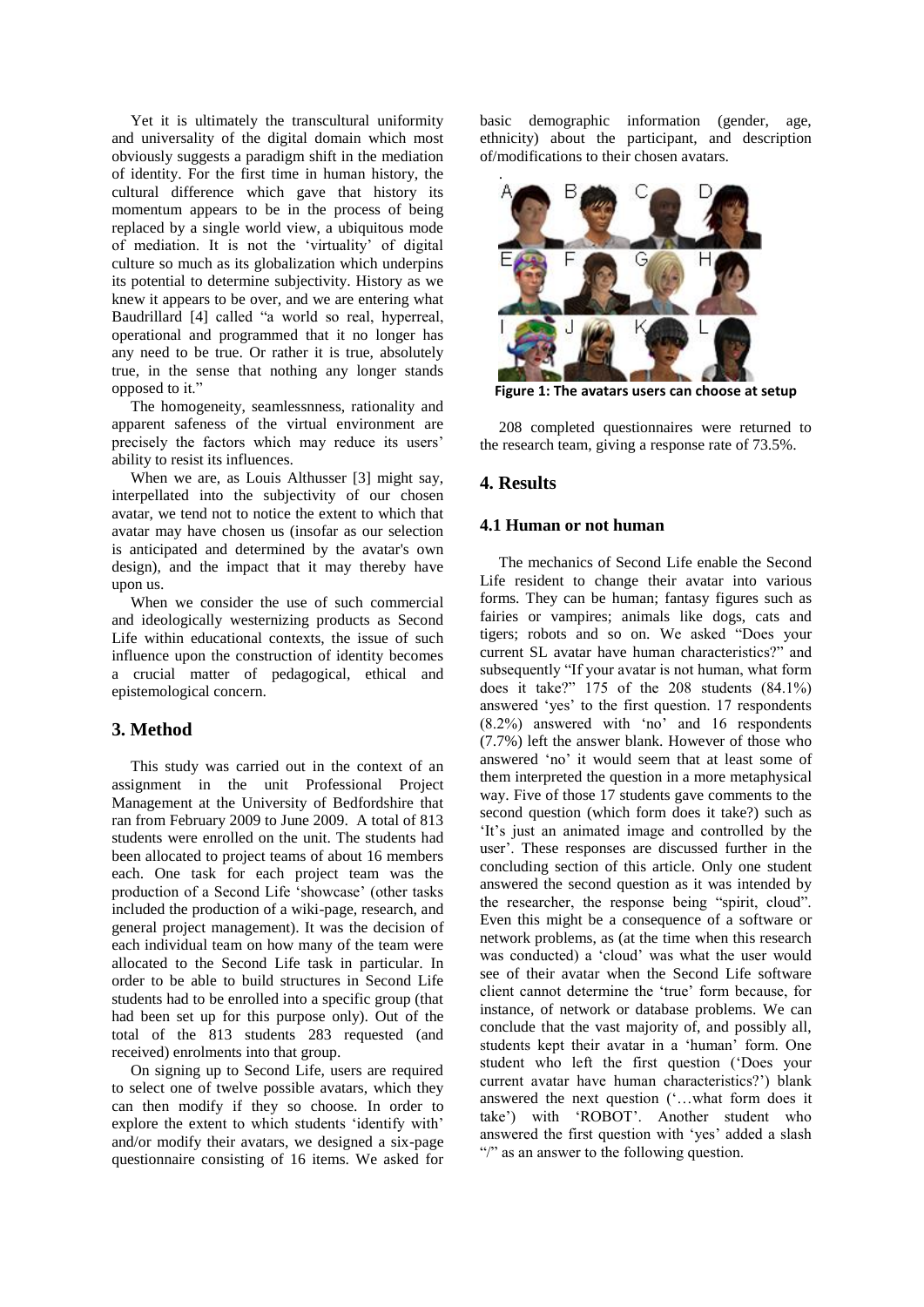### **4.2 Gender and Age**

Of the 208 students who participated, 182 (87.5%) were male and 26 (12.5%) were female. 145 (69.7) were between 18 and 24 years, 58 (27.9%) were between 25 and 34 years old, and 5 (%%) were over 34 years old.

Most students (187; 89.9%) chose an avatar that matched their own gender. Five of the 171 male students chose a female avatar and two of the 23 female students chose a male avatar. 13 students left the question blank. One student indicated that they had two avatars – one of each gender.

#### **4.3 Ethnicity**

The largest proportion (162; 77.9%) of respondents were Indian; 17 (8.2%) were African; and 10 (4.8%) were Pakistani. The remaining 19 (9.1%) either did not disclose their ethnicity or were from other ethnic groups.

Most respondents (144; 69.2%) indicated that they are Indian, and male. Of these, 111 answered the question on which avatar they chose when they signed up to Second Life. During the signing up process they were presented with the choice of twelve avatars (see Figure 1). The avatar they chose would be the 'default' that they would later be able to change. Tables 1 and 2 show the distribution of percentages of this initial choice for males and females respectively.

The results show that more than half of the students, 58.6% (65 from 111), signed up for one particular avatar. In a subsequent question we asked about the skin colour of the avatar. Here, 81 (66.4% of the 122 who answered this question other than 'don't remember' or 'don't know') reported a medium skin. We may conclude here that the students in the study choose an avatar that resembles themselves, or at least choose the most ambiguous avatar.

On a much smaller sample we can identify a similar tendency with the seven male African students who answered the question on which avatar they choose. Six of the seven chose an avatar with a dark skin colour.

Of the twelve female Indian students who answered the question, half of them chose the same avatar. None chose an avatar with a dark skin colour.

There were in total twelve avatars to choose from at signup. The avatars J, K and L were not chosen by any respondents.

#### **4.4 Names**

When the students first login they choose a first and last name for their avatar. The last name has to

be picked from a list provided by Second Life (this list of last names changes over time). If two users choose the same first name, they still can be distinguished by their last name, so there are virtually no restrictions on the choice of first name.

**Table 1 Avatar choice of male respondents**

| (male)       | Indian     | Pakistani | African  | answer<br><b>Other</b><br>$\mathbf{a}$ |
|--------------|------------|-----------|----------|----------------------------------------|
| A            | 65 (58.6%) | $4(40\%)$ | 1(14.3%) | 7(58.3%)                               |
| B            | 21(18.9%)  | 2(20%)    |          | $1(8.3\%)$                             |
| $\mathsf{C}$ | $6(5.4\%)$ | 3(30%)    | 6(85.7%) |                                        |
| D            | 12 (10.8%) |           |          | 2(16.7%)                               |
| Е            | 3(2.7%)    |           |          | 2(16.7%)                               |
| F            | $2(1.8\%)$ |           |          |                                        |
| G            | $1(0.9\%)$ | $1(10\%)$ |          |                                        |
| Н            | $1(0.9\%)$ |           |          |                                        |
|              | 111        | 10        | 7        | 12                                     |

**Table 2 Avatar choice of female respondents**

| (female)     | Indian     | African    | White      |
|--------------|------------|------------|------------|
| н            | 7(58.3%)   | $2(50\%)$  | $1(100\%)$ |
| G            | 3(25%)     | 1(25%)     |            |
| в            |            | 1(25%)     |            |
| A            | $1(8.3\%)$ |            |            |
|              | $1(8.3\%)$ |            |            |
| <b>Total</b> | 12 (100%)  | $4(100\%)$ | $1(100\%)$ |

We wanted to know to what extent respondents chose a first name related to their own name. For this we defined four categories of similarity: 'same', 'part', 'related', 'different'. For instance if the user's name were 'Jonathan Bloggs', then the avatar names 'Jonathan' and 'Bloggs' would fall into the 'same' category. Names such as 'Jon' or 'Blog' would fall into the 'part' category. Related names would be 'joeblogg', 'blogg193', etc. Names that are different might be anything else (such as 'flux', 'Brandy', and so on). Obviously the distinction between 'related' and 'different' is a matter of judgment. A different name may actually refer to a nickname for the real person. Anecdotally we know that people use one avatar name across more than one platform (i.e. they use the same name for emails and both single-user and multi-user games). It was not possible to capture those instances in our study – one of the limitations of using a questionnaire as a research tool. Despite this, 67.4% (116 out of 172) of our respondents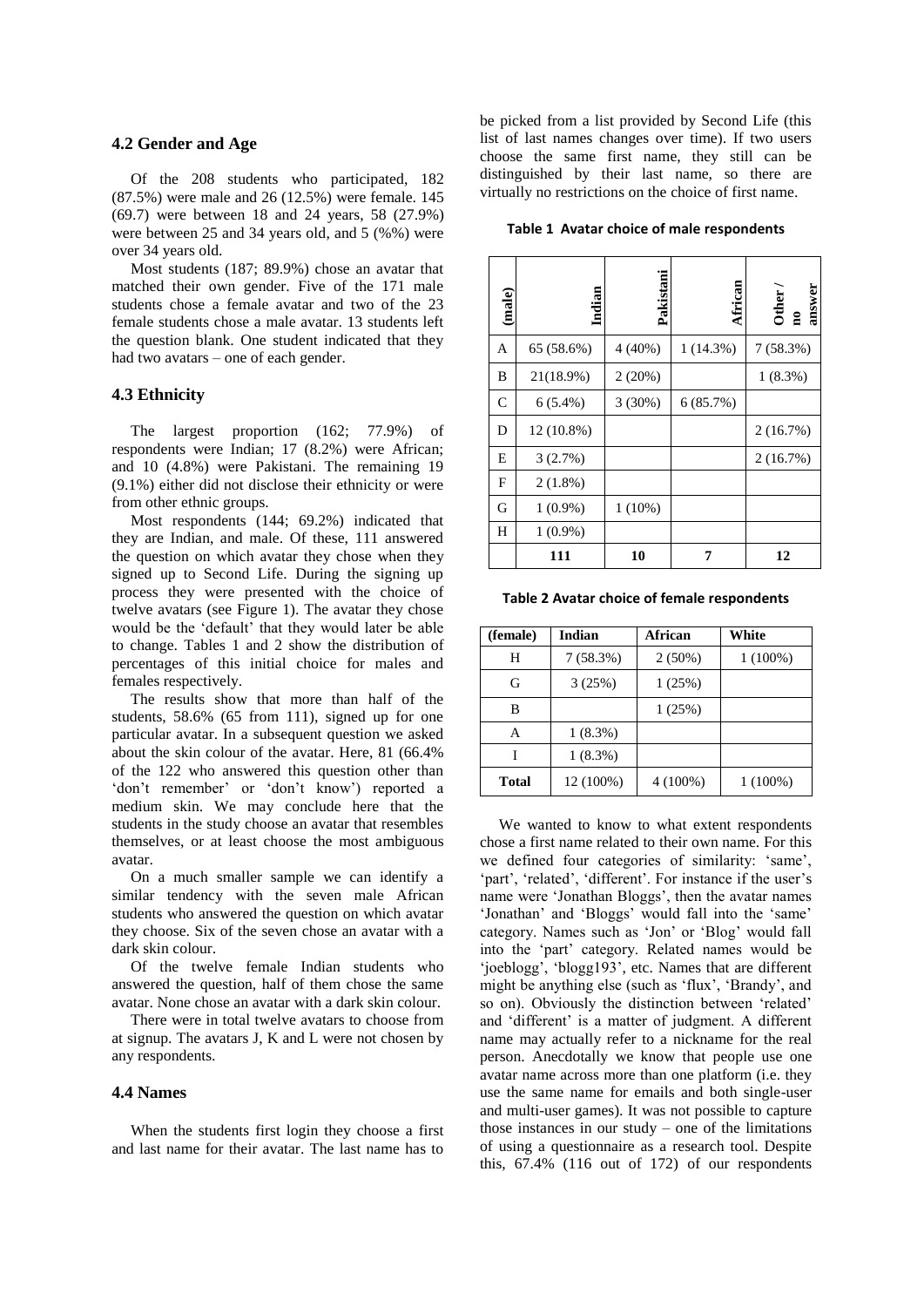chose an avatar strongly related to their real life identity (see Table 3).

| Respondent's Avatar   | $#$ Resp. | $%$ Resp. |
|-----------------------|-----------|-----------|
| Name                  |           |           |
| Same as real name     | 74        | 43%       |
| Part of real name     | 15        | 8.7%      |
| Derived from/related  | 20        | 11.6%     |
| to real name          |           |           |
| Related to group name |           | 4.1%      |
| <b>Different</b>      | 56        | 32.6%     |
| <b>Total</b>          | 172       | 100%      |

**Table 3 Real names and avatar names**

### **5. Discussion**

It seems significant that the majority of students surveyed had selected an avatar which both was human and was either related to their gender or ethnicity or could be interpreted as ethnically ambivalent or gender-ambiguous – very few selected an avatar which was unrelated to their own appearance. This suggests an identification with the avatar as an extension of the user's self. Yet the ease with which a pre-designed avatar can be selected and used without any necessary customization – and the fact that Second Life provides only a dozen such templates to choose from (all of which represent images of health youth and textbook normalcy – as though it is inconceivable that users might wish, for example, to represent their age, disability or obesity) – interpellate the user within an ideologized ideal of physical appearance. Thus the user comes to associate themselves with a subjectivity which is only vaguely related to their own. This vague relationship legitimizes and cements that association; in this way, the user adopts as part of themselves a subjectivity which has been constructed externally, a self-image not of the user's own creation. Although the majority of students surveyed chose names for their avatars identical or related to their own names, nearly a third chose names apparently unrelated, as if conscious of the difference between their own subjectivity and that of the avatar, and therefore stressing the distance between these subjectivities as a barrier against the melding or confusion of these senses of self.

## **6. Conclusion**

Perhaps the most interesting aspect of this study, however, is related to those students who were most aware of the distance between themselves and their avatars: those who selected non-human forms for their avatars. In answer to the question as to what form their avatar took, one of the students surveyed answered that it was "just an animated image and controlled by the user". Another responded that it

was an "animated image"; another suggested it was "a kind of Avatar which run's [sic] with the command of creator." Yet another proposed that "it is just a device or just a doll which is been [sic] controlled by some buttons." All of these responses offer a critically revealing misreading of the question. Rather than, as expected, describing the actual form of their avatar, these respondents chose to explain its intended function. Thus, they simultaneously deny the substance of their avatar (as though to admit to such substance would be to afford it an independent, and therefore inter-dependent, existence), and emphasize that it is merely an image and a device, a virtual puppet or tool. This stress upon the user's absolute and essential control of the avatar, in denying the existential influence which the avatar's form and performance may have upon the user's own subjectivity, may of course suggest a telling anxiety in relation to that notion. The misinterpretation of the question suggests an unconscious resistance to the notion of the avatar's influence; yet, in denying the possibility of that influence (in refusing even to countenance that question), the user not only reveals, in their discomfort, an unconscious awareness of this same influence, but also opens themselves up to that influence – insofar as the resistance to the possibility of influence itself lowers one's alertness and actual resistance to that influence itself. The avatar itself, like any successful performative act, is structured to disguise the fact that it is performing upon its user as much as it is performed upon; if the user were to recognize their own interpellation or assimilation within the structured puppetry of the virtual situation then they would of course more actively resist the assumption of this alternative mode of subjectivity.

A further four students surveyed responded to this question. Their responses are somewhat opaque. One suggested that their avatar was a "spirit, cloud". It is unclear whether this is a physical description of the avatar or a philosophical interpretation of its status; indeed, it appears to be both. The avatar is a cloudlike or nebulous spirit insofar as it is an aethereal, virtual image; yet it is also a 'spirit' in as much as it is an actual soul or subject within itself.

Another student surveyed described their avatar with the single, enigmatic word "Lite". The avatar is of course a creature of light – which is, again, at once physically aethereal and yet fundamentally and uniquely real, the essential constant of the universe. The spelling of 'light' as "lite" might however suggest something more: that term, in contemporary commercial parlance, of course suggests a less substantial version of something else. This might therefore suggest that the avatar is merely a less substantial substitute for the material, a 'lite' version dependent upon the original. Yet when, in the words of Geoff King and Tanya Krzywinska [14] "the distinction between reality and simulation […]